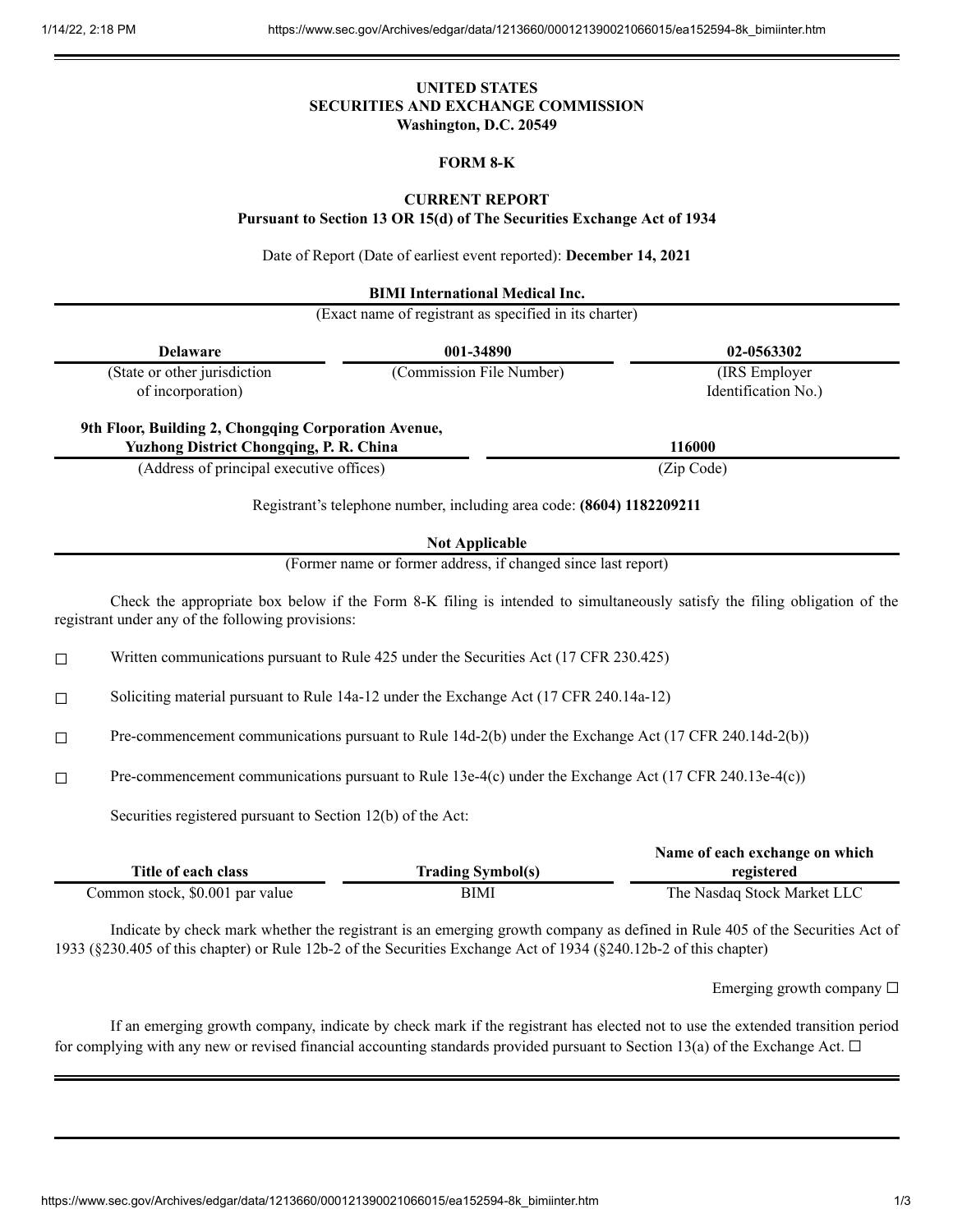### **Item 1.01 Entry into a Material Definitive Agreement.**

On December 17, 2021, the Company entered into several agreements to amend the stock purchase agreements with respect to the acquisitions of (i) Chaohu Zhongshan Minimally Invasive Hospital; (ii) Wuzhou Qiangsheng Hospital, Suzhou Eurasia Hospital and Yunnan Yuxi MinKang Hospital; and (iii) Chongqing Zhuoda Pharmaceutical Co., Ltd.. These amended agreements (the "December Amendments") clarified the adjustments for the share price and number of shares to be issued in the event of stock splits or other similar transactions that occur with respect to the Common Stock of the Companyto be issued in connection with the acquisitionsand the waiver of any buy back rights by the other parties to the December Agreements.

The foregoing description of the December Amendments does not purport to be complete and is qualified in its entirety by reference to these Amendments, which are filed as Exhibits 4.1, 4.2 and 4.3 hereto, and are incorporated herein by reference.

### Item 5.02 Departure of Directors or Certain Officers; Election of Directors; Appointment of Certain Officers; Compensatory **Arrangements of Certain Officers.**

On December 14, 2021, Mr. Yongquan Bi resigned as a director and Chairman of the Board of Directors of the Company. Mr. Bi's decision did not result from any disagreement with the Company relating to its operations, policies or practice.

#### **Item 8.01 Other Events**

On December 16, 2021, the board of directors of the Company resolved to implement a reverse stock split of the shares of Common Stock at the ratio of 1-5, pursuant a discretionary authority granted by the stockholders of the Company. The reverse stock split shall become effective upon the filing of an amendment to the Certificate of Incorporation of the Company.

The information in this Current Report on Form 8-K, including Exhibit 99.1, may contain forward-looking statements based on management's current expectations and projections, which are intended to qualify for the safe harbor of Section 27A of the Securities Act of 1933, as amended, and Section 21E of the Securities Exchange Act of 1934, as amended. The statements contained herein that are not historical facts are considered "forward-looking statements." Such forward-looking statements may be identified by, among other things, the use of forward-looking terminology such as "believes," "expects," "may," "will," "should," or "anticipates" or the negative thereof or other variations thereon or comparable terminology, or by discussions of strategy that involve risks and uncertainties. In particular, statements regarding the efficacy of investment in research and development are examples of such forwardlooking statements. The forward-looking statements include risks and uncertainties, including, but not limited to, the effect of political, economic, and market conditions and geopolitical events; legislative and regulatory changes that affect our business; the availability of funds and working capital; the actions and initiatives of current and potential competitors; investor sentiment; and our reputation. The Company not undertake any responsibility to publicly release any revisions to these forward-looking statements to take into account events or circumstances that occur after the date of this report. The factors discussed herein are expressed from time to time in the Company's filings with the Securities and Exchange Commission available at http://www.sec.gov.

### **Item 9.01 Financial Statements and Exhibits.**

(d) Exhibits.

### **Exhibit No. Description**

| 4.1 | Amendment No. 2 to Stock Purchase Agreement dated 17, 2021                                               |
|-----|----------------------------------------------------------------------------------------------------------|
| 4.2 | Amendment No. 2 to Stock Purchase Agreement dated 17, 2021                                               |
| 4.3 | Amendment No. 1 to Stock Purchase Agreement                                                              |
| 104 | Cover Page Interactive Data File (the cover page XBRL tags are embedded within the inline XBRL document) |

1